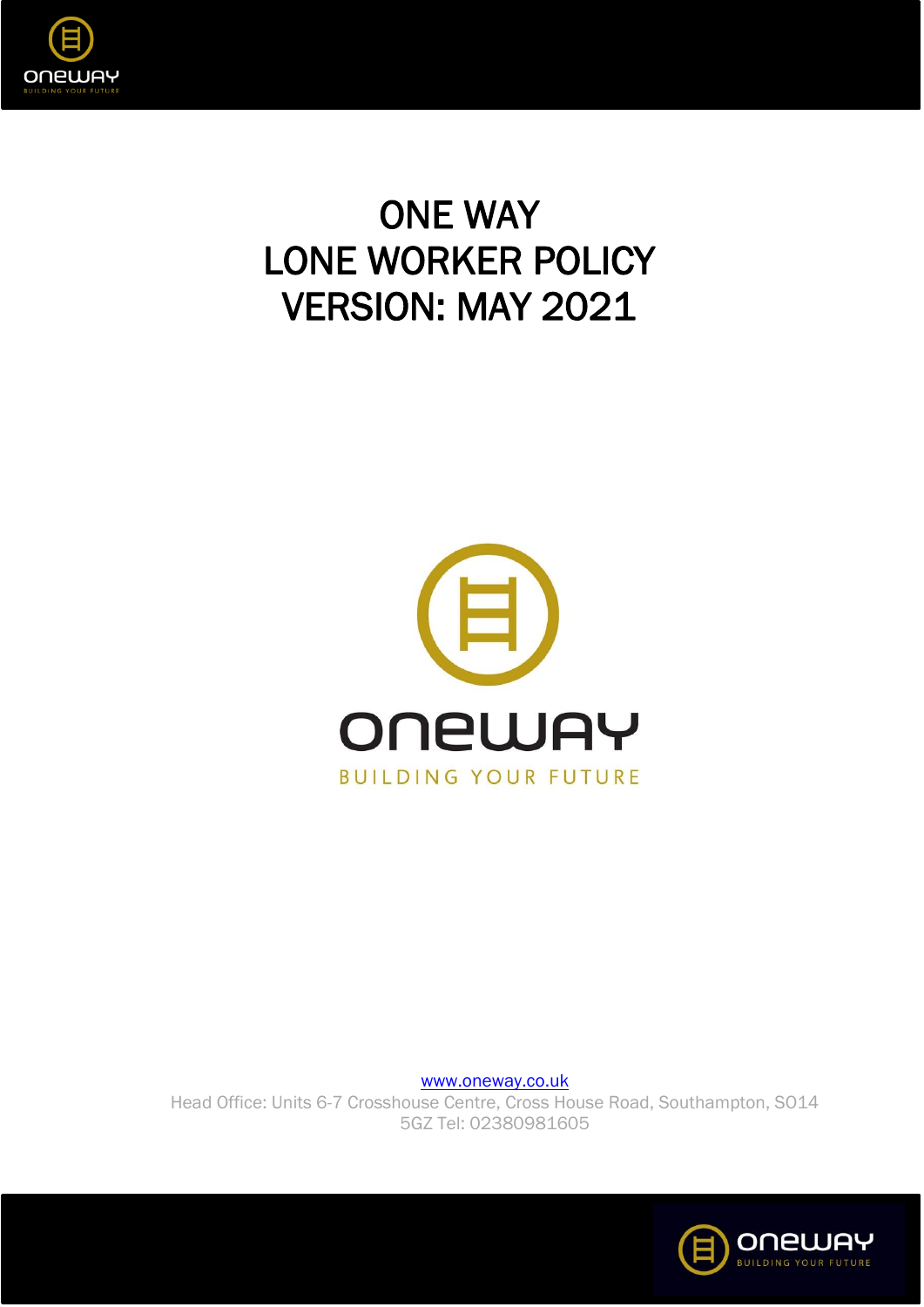

## LONE WORKERS POLICY

## POLICY STATEMENT

Where the conditions of service delivery or its associated tasks require employees to work alone, both the individual team member and their Line Manager have a duty to assess and reduce the risks which lone working presents.

This policy should be read in conjunction with the Health & Safety Policy.

## **PURPOSE**

This policy is designed to alert employees to the risks presented by lone working, to identify the responsibilities each person (staff and managers) has in this situation, and to describe procedures which will minimise such risk. It is not intended to raise anxiety unnecessarily, but to give staff a framework for managing potentially risky situations.

## **SCOPE**

This policy applies to all employees who may be working alone, at any time, in any of the situations described in the definitions below.

## **CONTEXT**

Some employees work outside office hours and/or alone due to flexible working patterns and/or to undertake their job role. One Way's principles for supporting lone workers include:

- a commitment to supporting employees and managers both in establishing and maintaining safe working practices;
- recognising and reducing risk;
- a commitment to the provision of appropriate support for employees;
- a clear understanding of responsibility:
- the priority placed on the safety of the individual over property;
- a commitment to providing appropriate training for employees; and
- making available equipment such as a phone for use in an emergency.

#### **DEFINITION**

Within this document, 'lone working' is where a member of staff is in the course of their duties working by themselves without close or direct supervision, whether in their home or among the organisation's clients and business partners. The key characteristic is that they physically isolated from colleagues, and without access to immediate assistance. This may also arise where there are other staff in the building but the nature of the building itself may essentially create isolated areas.

## **TRAINING**

Lone workers should be made aware of the types of risks they may encounter and what precautions must be taken to control those risks. This may require instruction and training, supported by effective ongoing supervision – This will be covered in your Day One Induction.

## RISK ASSESSMENT

Risk assessments must be carried out for and by all individuals whose working practice makes them vulnerable and recommendations should be made to eliminate or reduce the risk as far as possible. Where individuals work alone in buildings or carry out home visits, managers should complete the relevant lone workers checklist.

Issues considered will include:

- the environment location, security, access
- the context nature of the task, any special circumstances regarding the individuals concerned, any indicators of potential or actual risk
- history any previous incidents in similar situations, and
- and other special circumstances.

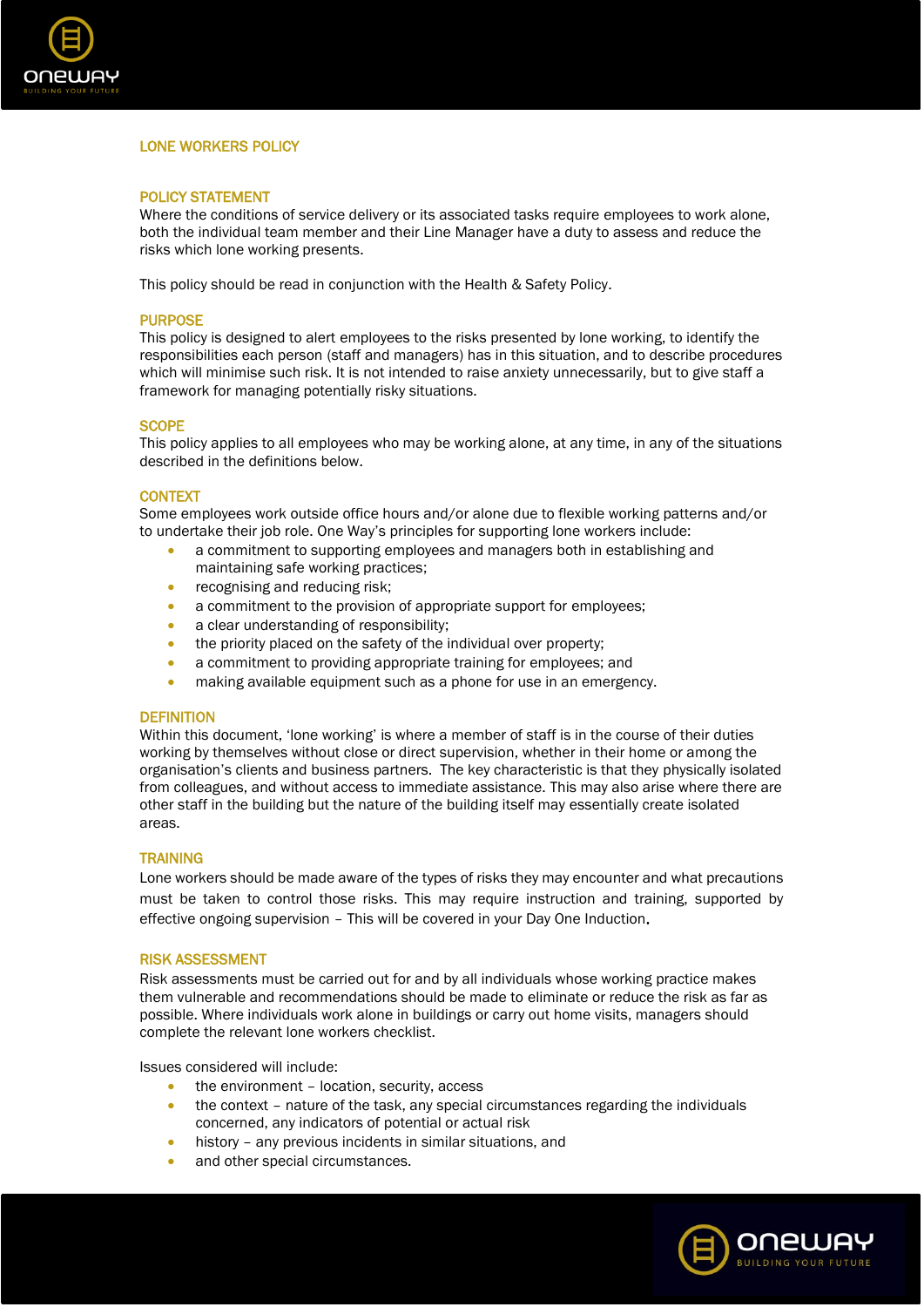

## PROCEDURE

Individuals will receive information, instruction and supervision in respect of the hazards and risks associated with lone working. All individuals are to take relevant and sensible precautionary measures whilst lone working. If a member of staff feels that they are putting themselves at risk through lone working, they should discuss the situation with their line manager. Further efforts by the line manager shall be made to eliminate or reduce hazards starting with a process of reassessment of the task.

## RISKS OF LONE WORKING

Risk assessments for site based lone workers must include details of the following:

- Safe entry and exit procedures:
- Location, eg remoteness, transport, parking;
- Risk of violence eg violence from the public or the client;
- Safety of equipment for individual use;
- Channels of communication in an emergency;
- Site security:
- Security arrangements ie alarm systems and response to personal alarms; and
- Level and adequacy of on/off site supervision.

Following completion of the risk assessment, consideration must be given to any appropriate action that is required.

## MANDATORY BUILDING PROCEDURES

## Security of buildings

- All appropriate steps are taken to control access to the building and that emergency exits are accessible;
- Employees working alone must ensure they are familiar with fire exits and alarms;
- There is access to a phone and first aid kit;
- Doors are locked to avoid any unwanted visitors if working alone; and
- Whenever possible employees should park in a well lit and secure area.

## Personal Safety

- Employees should avoid working alone if not necessary;
- Employees should take all reasonable precautions to ensure their own safety, as they would in any other circumstances;
- Before working alone, the correct approval has been sought and a manager has been informed; and
- Lone workers should always let their Line Manager know they have safely returned home.

## MONITORING OF LONE WORKERS

Those responsible for managing and supervising lone workers must ensure that their activities are monitored effectively. Since only a limited amount of observation of their work in the field is likely to be practicable, regular consultation with the staff involved will be important. Aspects that will be monitored regularly are:

- New risks which have become apparent;
- Existing risks which have increased;
- The effectiveness of existing precautions; and
- Workers' view on new precautions.

## HEALTH AND SAFETY INCIDENTS

An incident is an event or circumstance that could have or did lead to harm loss or damage to people and this includes near misses. Examples of incidents could include (but are not limited to): slips, trips, falls, fire, flooding or major incidents.